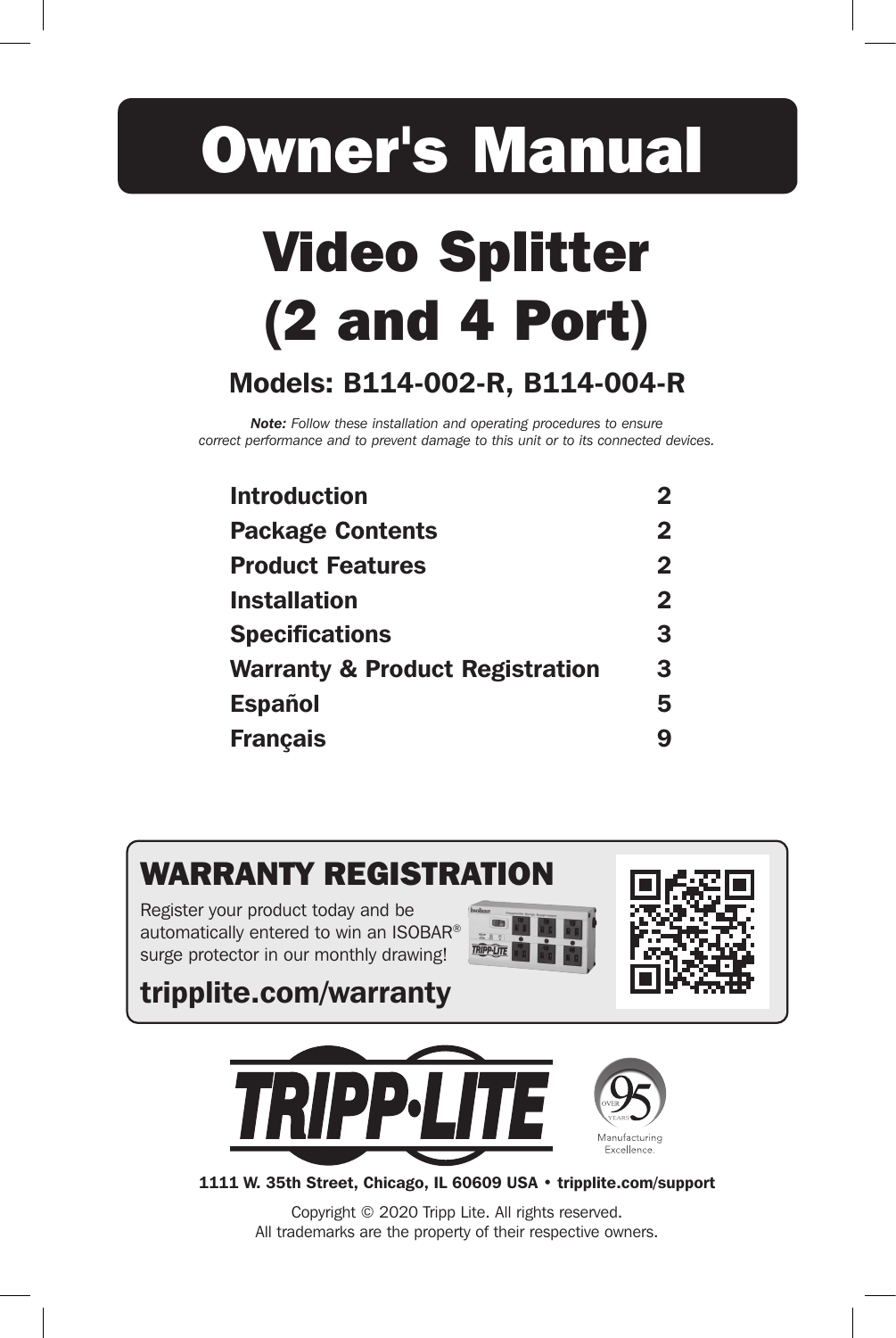### Introduction

The Video Splitter is a signal booster and splitter that takes video input from a single source and directs it to multiple video outputs for monitors using analog signals. It extends the distance a signal is sent up to 210 ft.

# Package Contents

- B114-002-R or B114-004-R
- External Power Supply (Input: 100-240V, 50/60Hz, 0.4A Output: 9V 1A)
- Owner's Manual

#### Product Features

- One video input to multiple video outputs
- Transmission distance of up to 210 feet
- Suitable for VGA/SVGA/XGA/UXGA and Multisync monitors
- Cascade up to 3 levels of splitters to increase the number of outputs
- Supports 350 MHz bandwidth

IMPORTANT NOTE: This unit is not designed for CGA, EGA or MONOCHROME type monitors or any monitor using a digital video signal.

### Installation

#### Stand-Alone Installation:

- 1. Connect the PC's video output port to the Video Splitter's "Video In" port using an HDDB15 Male/Female Monitor Extension Cable (such as Tripp Lite's P500-Series Cables).
- 2. Connect the Video Splitter's "Video Out" ports to the input of your monitors either by using the existing cable on the monitor or by using an HDDB15 Male/Male Monitor Cable (such as Tripp Lite's P502-Series Cables).
- 3. Connect the provided power supply to the Video Splitter and turn on the unit. Your Video Splitter is ready to go.

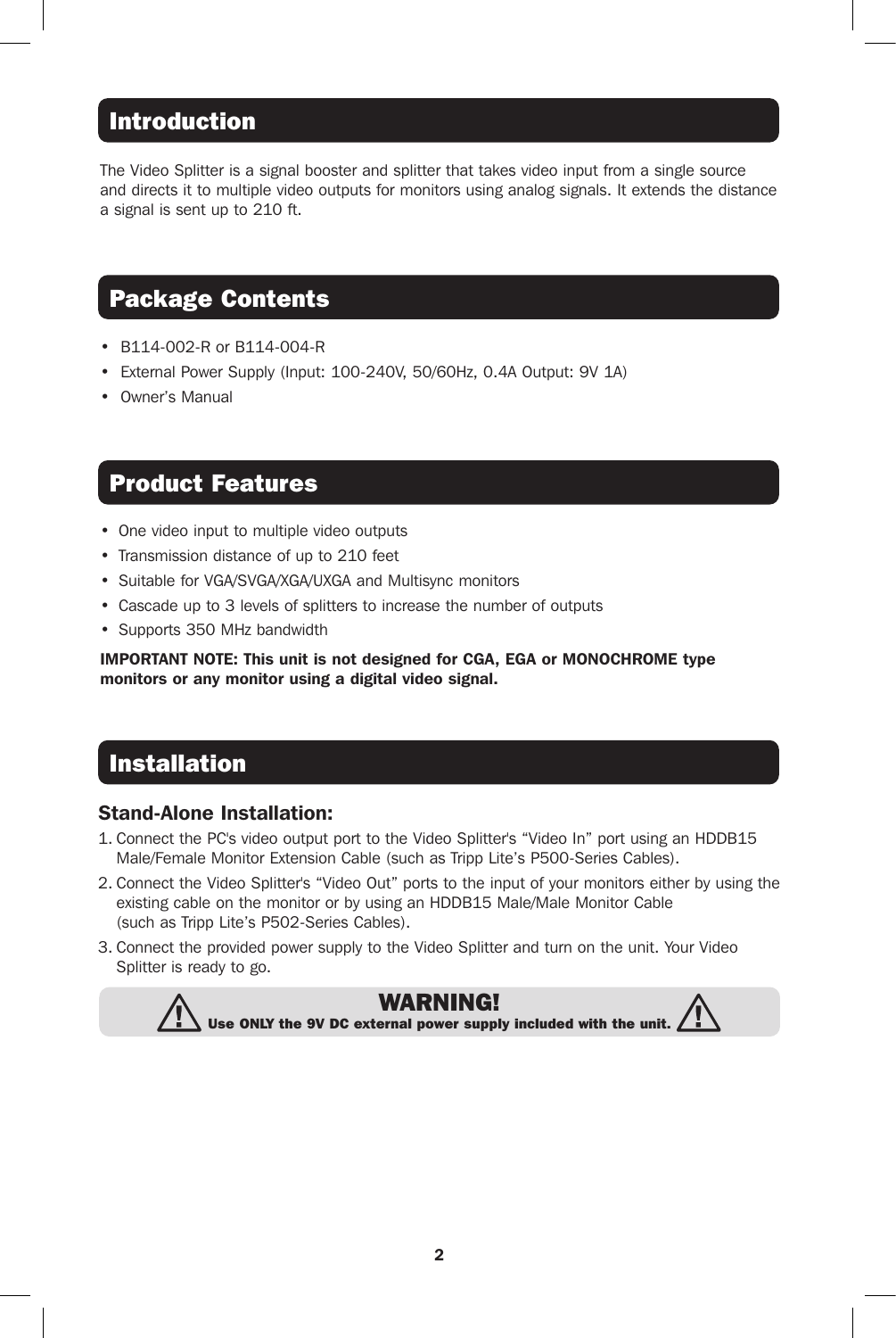#### Installation

#### Multiple Unit Installation:

- 1. Connect the "Video Out" port from the first Video Splitter to the "Video In" port of the next unit in the chain. Use a standard VGA HDDB15 Male/Female Cable (such as Tripp Lite's P500-Series Cables).
- 2. Connect the power supplies to the Video Splitters and turn the power switch on.
- 3. Repeat steps 1 and 2 to connect up to three levels of Video Splitters to the chain, with the initial splitter being level one.

# **Specifications**

| Power Supply         | DC 9V 1A                    |
|----------------------|-----------------------------|
| Maximum Cable Length | 210 feet                    |
| Signal Type          | VGA/SVGA/XGA/UXGA/Multisync |

# Warranty & Product Registration

#### 3-Year Limited Warranty

TRIPP LITE warrants its products to be free from defects in materials and workmanship for a period of three (3) years from the date of initial purchase. TRIPP LITE's obligation under this warranty is limited to repairing or replacing (at its sole option) any such defective products. To obtain service under this warranty, you must obtain a Returned Material Authorization (RMA) number from TRIPP LITE or an authorized TRIPP LITE service center. Products must be returned to TRIPP LITE or an authorized TRIPP LITE service center with transportation charges prepaid and must be accompanied by a brief description of the problem encountered and proof of date and place of purchase. This warranty does not apply to equipment which has been damaged by accident, negligence or misapplication or has been altered or modified in any way.

EXCEPT AS PROVIDED HEREIN, TRIPP LITE MAKES NO WARRANTIES, EXPRESS OR IMPLIED, INCLUDING WARRANTIES OF MERCHANTABILITY AND FITNESS FOR A PARTICULAR PURPOSE. Some states do not permit limitation or exclusion of implied warranties; therefore, the aforesaid limitation(s) or exclusion(s) may not apply to the purchaser.

EXCEPT AS PROVIDED ABOVE, IN NO EVENT WILL TRIPP LITE BE LIABLE FOR DIRECT, INDIRECT, SPECIAL, INCIDENTAL OR CONSEQUENTIAL DAMAGES ARISING OUT OF THE USE OF THIS PRODUCT, EVEN IF ADVISED OF THE POSSIBILITY OF SUCH DAMAGE. Specifically, TRIPP LITE is not liable for any costs, such as lost profits or revenue, loss of equipment, loss of use of equipment, loss of software, loss of data, costs of substitutes, claims by third parties, or otherwise.

Tripp Lite has a policy of continuous improvement. Specifications are subject to change without notice.

#### Product Registration

Visit tripplite.com/warranty today to register your new Tripp Lite product. You'll be automatically entered into a drawing for a chance to win a FREE Tripp Lite product!\*

\* No purchase necessary. Void where prohibited. Some restrictions apply. See website for details.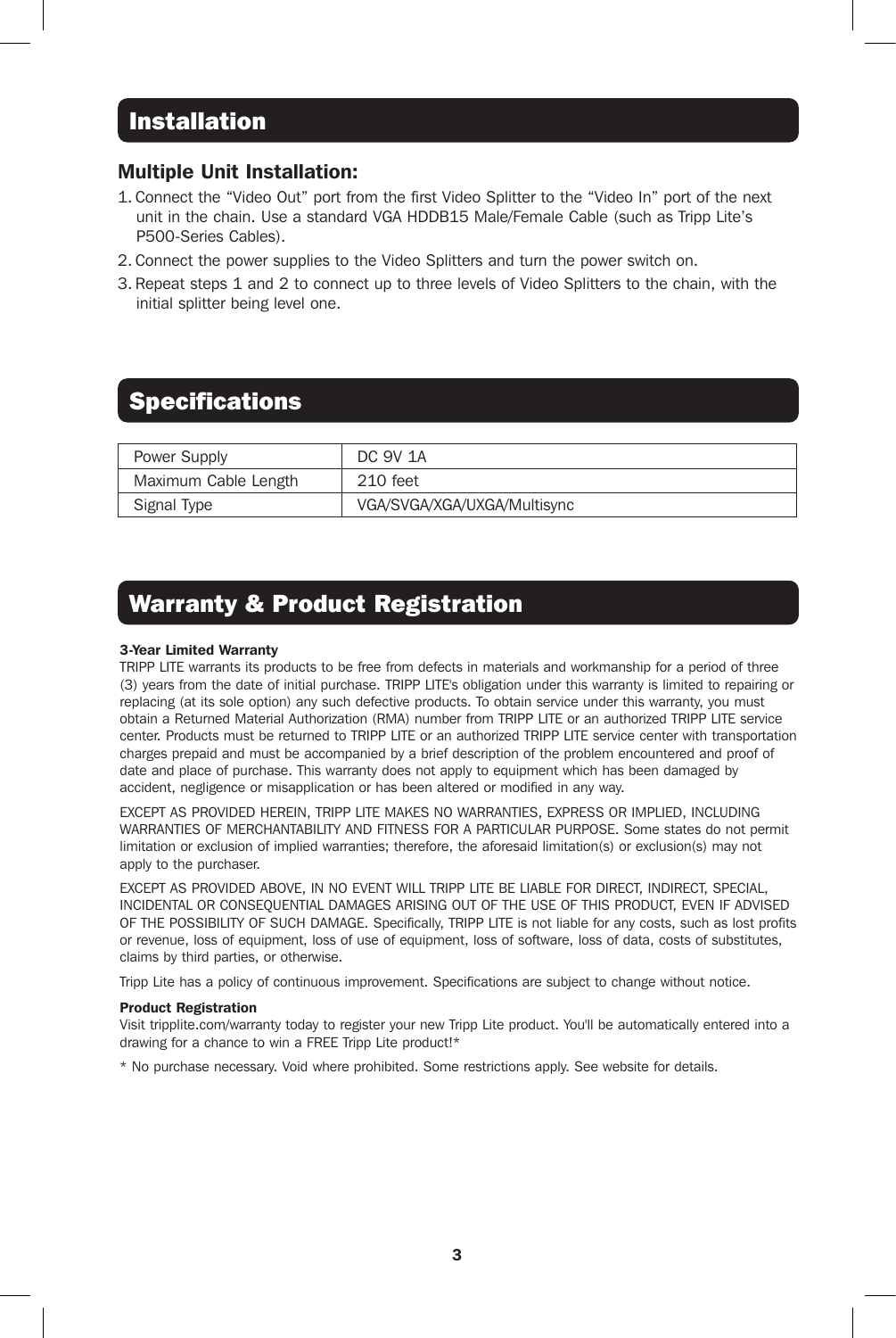# Warranty & Product Registration

#### FCC Notice, Class B

This device complies with part 15 of the FCC Rules. Operation is subject to the following two conditions: (1) This device may not cause harmful interference, and (2) this device must accept any interference received, including interference that may cause undesired operation.

Note: This equipment has been tested and found to comply with the limits for a Class B digital device, pursuant to part 15 of the FCC Rules. These limits are designed to provide reasonable protection against harmful interference in a residential installation. This equipment generates, uses and can radiate radio frequency energy and, if not installed and used in accordance with the instructions, may cause harmful interference to radio communications. However, there is no guarantee that interference will not occur in a particular installation. If this equipment does cause harmful interference to radio or television reception, which can be determined by turning the equipment off and on, the user is encouraged to try to correct the interference by one or more of the following measures:

- Reorient or relocate the receiving antenna.
- Increase the separation between the equipment and receiver.
- Connect the equipment into an outlet on a circuit different from that to which the receiver is connected.
- Consult the dealer or an experienced radio/TV technician for help.

Any changes or modifications to this equipment not expressly approved by Tripp Lite could void the user's authority to operate this equipment.

Use of this equipment in life support applications where failure of this equipment can reasonably be expected to cause the failure of the life support equipment or to significantly affect its safety or effectiveness is not recommended. Do not use this equipment in the presence of a flammable anesthetic mixture with air, oxygen or nitrous oxide.

#### WEEE Compliance Information for Tripp Lite Customers and Recyclers (European Union)



Under the Waste Electrical and Electronic Equipment (WEEE) Directive and implementing regulations, when customers buy new electrical and electronic equipment from Tripp Lite they are entitled to:

- Send old equipment for recycling on a one-for-one, like-for-like basis (this varies depending on the country)
- Send the new equipment back for recycling when this ultimately becomes waste



1111 W. 35th Street, Chicago, IL 60609 USA • tripplite.com/support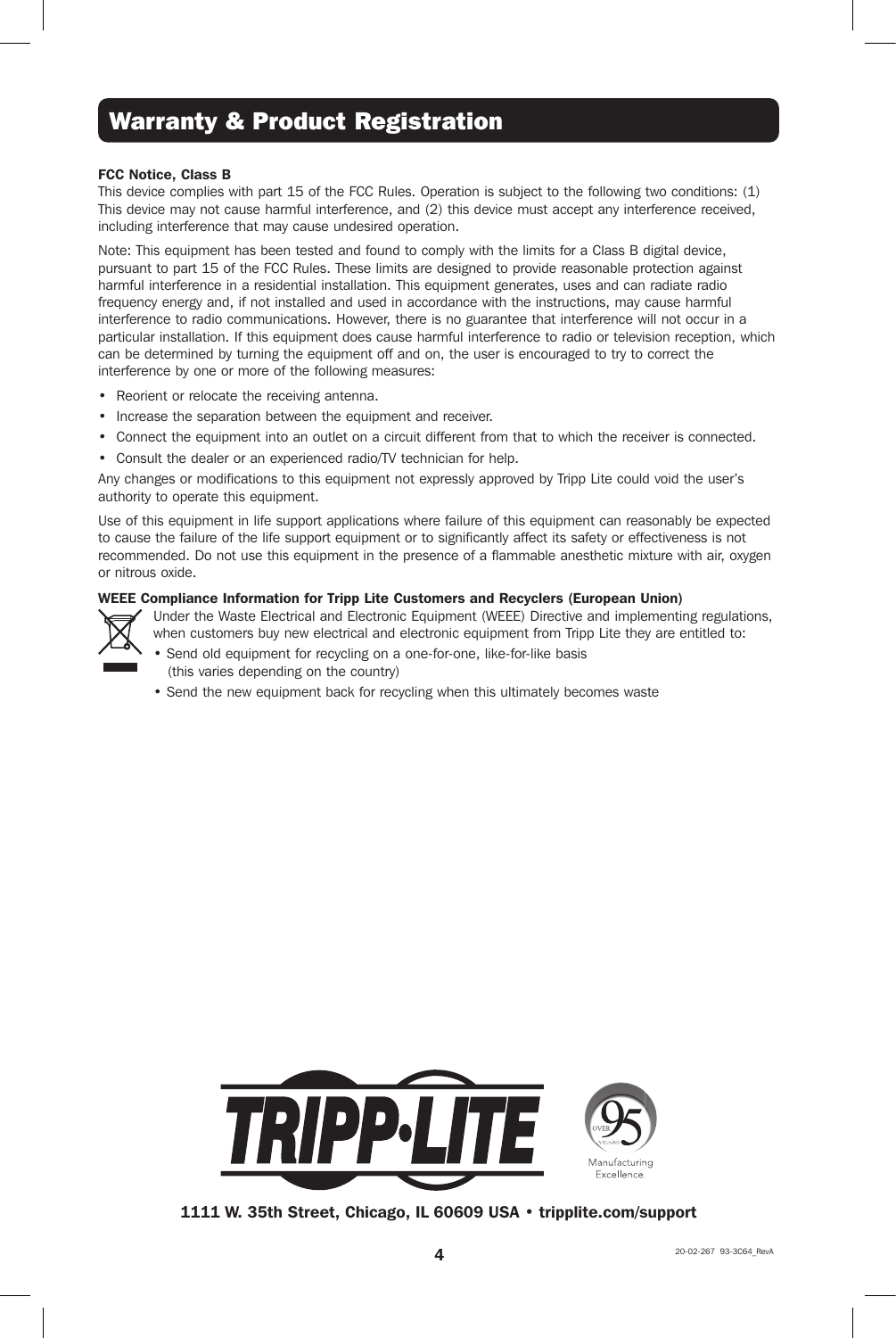# Manual del Propietario

# Divisor de Video (2 y 4 Puertos)

# Modelos: B114-002-R, B114-004-R

*Nota: Siga estos procedimientos de instalación y operación para asegurar el funcionamiento correcto y evitar daños a la unidad o a los dispositivos conectados.* 

| <b>Introducción</b>                 |   |
|-------------------------------------|---|
| <b>Contenido del Empaque</b>        | 6 |
| <b>Características del Producto</b> | 6 |
| <b>Instalación</b>                  | 6 |
| <b>Especificaciones</b>             |   |
| Garantía                            | 7 |
| <b>English</b>                      | 1 |
| <b>Français</b>                     | q |
|                                     |   |



1111 W. 35th Street, Chicago, IL 60609, EE. UU. • tripplite.com/support

Copyright © 2020 Tripp Lite. Todos los derechos reservados. Todas las marcas registradas son propiedad de sus respectivos propietarios.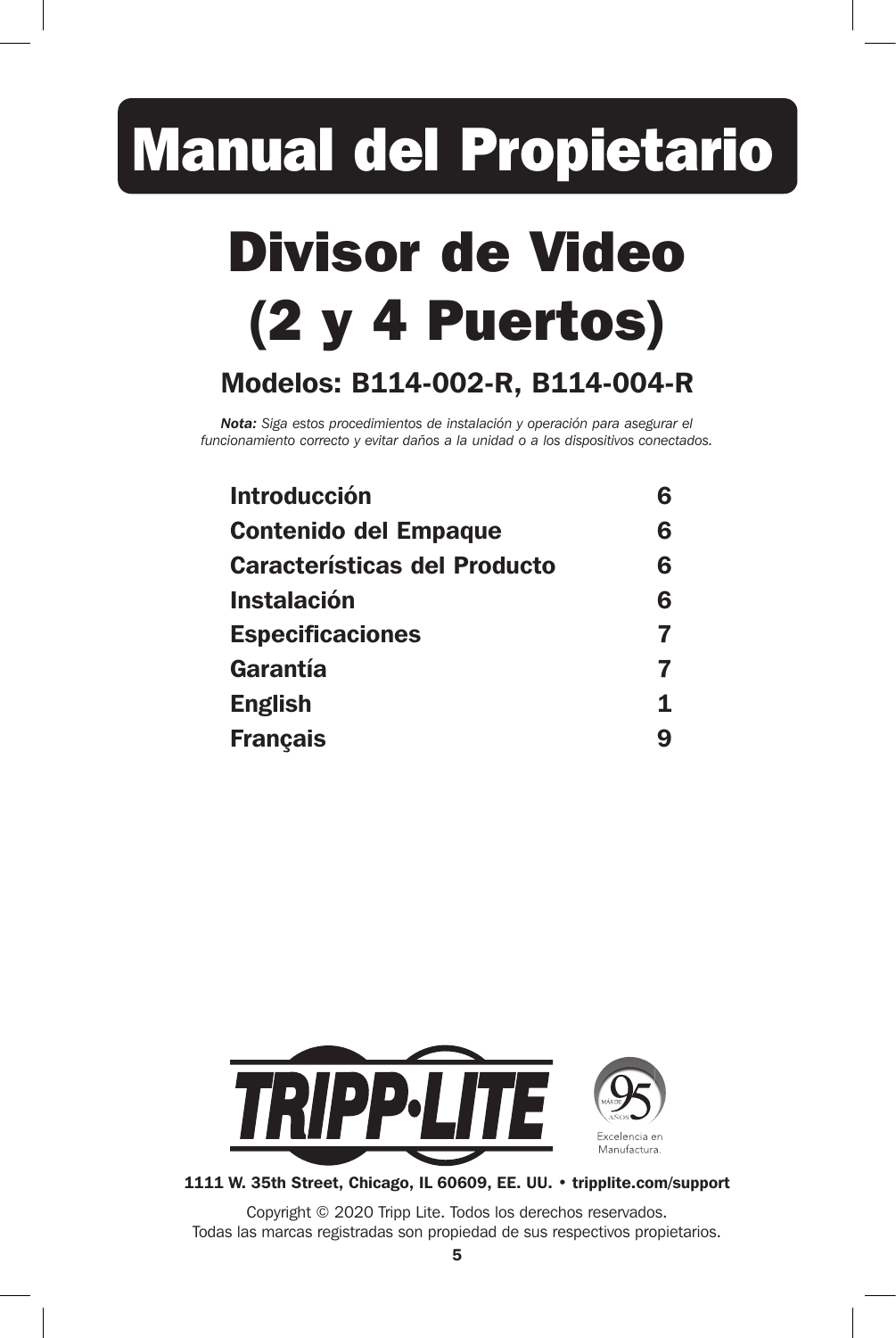# Introducción

El divisor de video es un reforzador y divisor de señal que toma la entrada de video de una sola fuente y la dirige a múltiples salidas de video para monitores que usan señales analógicas. Extiende la distancia a la que se envía una señal hasta a 64 m [210 pies].

## Contenido del Empaque

- B114-002-R o B114-004-R
- Fuente de Alimentación Externa (Entrada: 100V 240V, 50Hz / 60Hz, 0.4 A; Salida: 9V, 1A)
- Manual del Propietario

#### Características del Producto

- Una entrada de video a múltiples salidas de video
- Distancia de transmisión de hasta 64 m [210 pies]
- Adecuado para monitores VGA / SVGA / XGA /UXGA y MultiSync
- Conecte en cascada hasta 3 niveles de divisores para incrementar el número de salidas
- Soporta un ancho de banda de 350 MHz

NOTA IMPORTANTE: Esta unidad no está diseñada para monitores tipo CGA, EGA o MONOCROMÁTICOS o cualquier monitor que use una señal de video digital.

#### Instalación

#### Instalación Independiente:

- 1. Conecte el puerto de salida de video de la PC al puerto "Video In" del divisor de video usando un cable de extensión para monitor HDDB15 macho/hembra (como los cables de la serie P500 de Tripp Lite).
- 2. Conecte los puertos "Video Out" del divisor de video a la entrada de sus monitores ya sea usando el cable existente en el monitor o usando un cable para Monitor HDDB15 Macho/ Macho (como los Cables de la Serie P502 de Tripp Lite).
- 3. Conecte la fuente de alimentación suministrada al divisor de video y encienda la unidad. Su Divisor de Video está listo para funcionar.

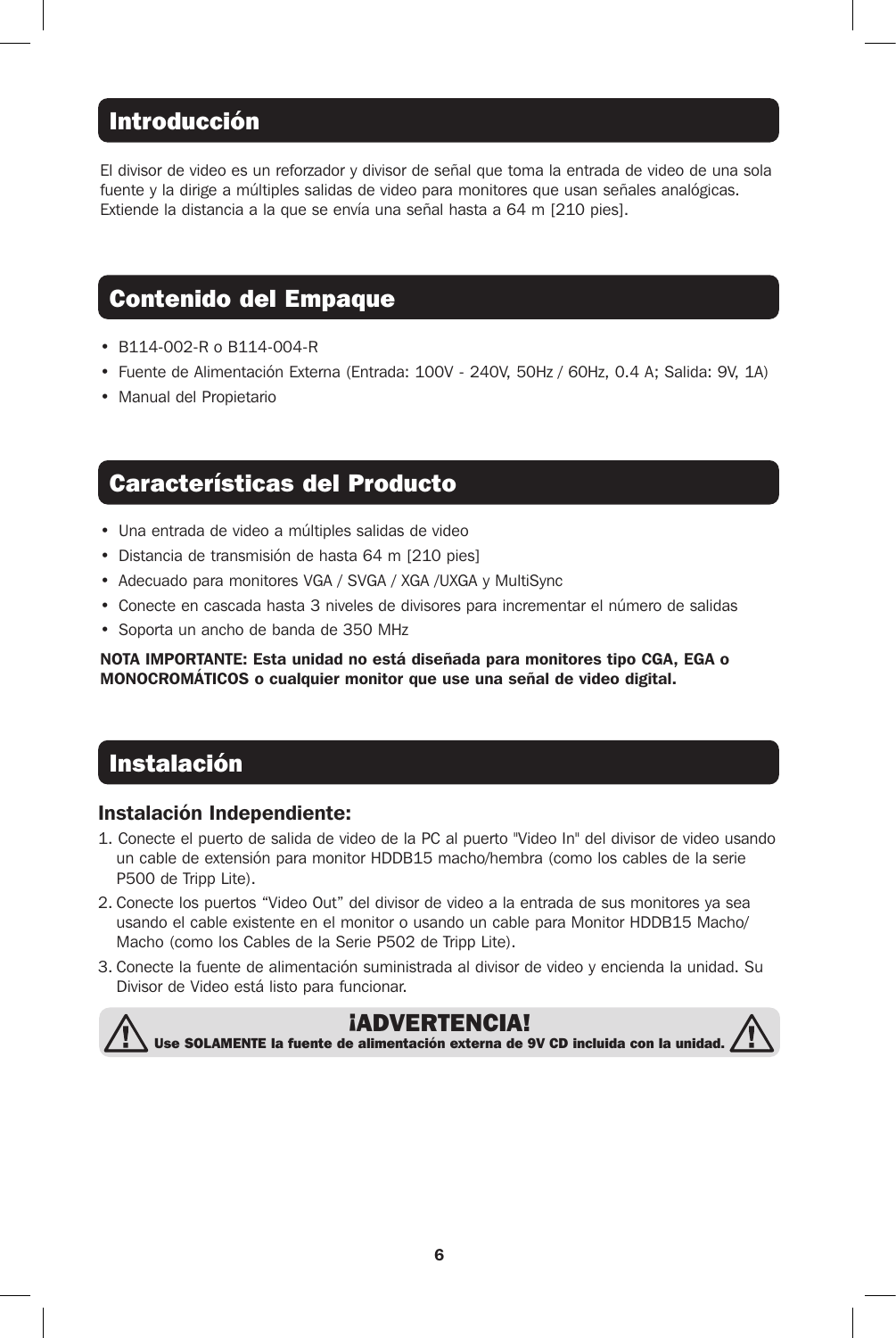# **Instalación**

#### Instalación de Múltiples Unidades:

- 1. Conecte el puerto "Video Out" del primer divisor de video al puerto "Video In" de la siguiente unidad en la cadena. Use un Cable VGA HDDB15 Macho/Hembra estándar (como los cables de la serie P500 de Tripp Lite).
- 2. Conecte las fuentes de alimentación a los divisores de video y encienda el switch de alimentación.
- 3. Repita los pasos 1 y 2 para conectar hasta tres niveles de divisores de video a la cadena, siendo el divisor inicial el nivel uno.

# Especificaciones

| Fuente de Alimentación    | 9V CD 1A                            |
|---------------------------|-------------------------------------|
| Longitud Máxima del Cable | 64 m [210 pies]                     |
| Tipo de señal             | VGA / SVGA / XGA / UXGA / MultiSync |

#### Garantía

#### Garantía Limitada de 3 Años

TRIPP LITE garantiza durante un período de tres (3) años desde la fecha de compra inicial que este producto no presenta defectos de materiales ni de mano de obra. La obligación TRIPP LITE bajo esta garantía está limitada a la reparación o reemplazo (a su entera discreción) de cualquier producto defectuoso. Para obtener servicio bajo esta garantía, debe obtener un número de Autorización de Devolución de Mercancía [RMA] de TRIPP LITE o de un centro de servicio autorizado de TRIPP LITE. Los productos deben ser devueltos a TRIPP LITE o a un centro de servicio autorizado de TRIPP LITE con los cargos de transporte prepagados y deben acompañarse con una breve descripción del problema y un comprobante de la fecha y el lugar de compra. Esta garantía no se aplica a equipos que hayan sido dañados por accidente, negligencia o mal uso, o hayan sido alterados o modificados de alguna manera.

EXCEPTO COMO SE INDICA EN EL PRESENTE, TRIPP LITE NO OFRECE GARANTÍAS EXPRESAS O IMPLÍCITAS, INCLUIDAS GARANTÍAS DE COMERCIABILIDAD Y ADECUACIÓN PARA UN DETERMINADO PROPÓSITO. Algunos estados no permiten la limitación o exclusión de garantías implícitas; por lo tanto, las limitaciones o exclusiones antes mencionadas pueden no aplicarse al comprador.

SALVO POR LO INDICADO ANTERIORMENTE, EN NINGÚN CASO TRIPP LITE ASUMIRÁ RESPONSABILIDAD POR DAÑOS DIRECTOS, INDIRECTOS, ESPECIALES, INCIDENTALES O EMERGENTES QUE SURJAN COMO RESULTADO DEL USO DE ESTE PRODUCTO, INCLUSO SI SE ADVIERTE SOBRE LA POSIBILIDAD DE TAL DAÑO. Específicamente, TRIPP LITE no es responsable por ningún costo, como pérdida de utilidades o ingresos, pérdida de equipos, pérdida del uso de equipos, pérdida de software, pérdida de datos, costos de sustituciones, reclamaciones de terceros o de cualquier otra forma.

Tripp Lite tiene una política de mejora continua. Las especificaciones están sujetas a cambios sin previo aviso.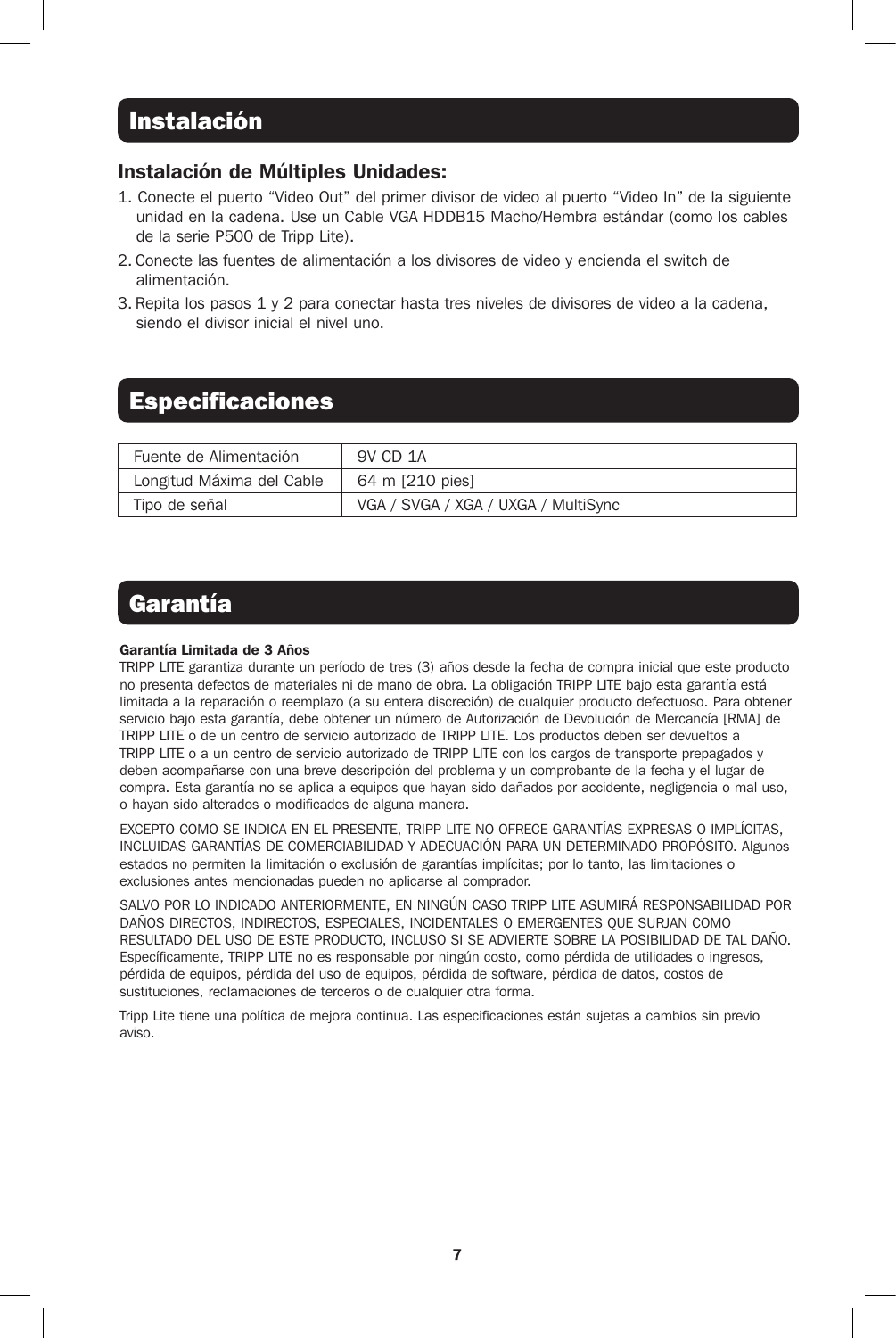# Garantía

#### Información de cumplimiento con WEEE para clientes y recicladores de Tripp Lite (Unión Europea)



Conforme a la Directiva de Residuos de Equipos Eléctricos y Electrónicos [WEEE] y regulaciones aplicables, cuando los clientes adquieren un equipo eléctrico y electrónico nuevo de Tripp Lite están obligados a:

- Enviar el equipo viejo a reciclaje en una base de uno por uno, semejante por semejante (esto varía de un país a otro)
- Enviar el equipo nuevo para reciclaje una vez que finalmente sea un desecho



1111 W. 35th Street, Chicago, IL 60609, EE. UU. • tripplite.com/support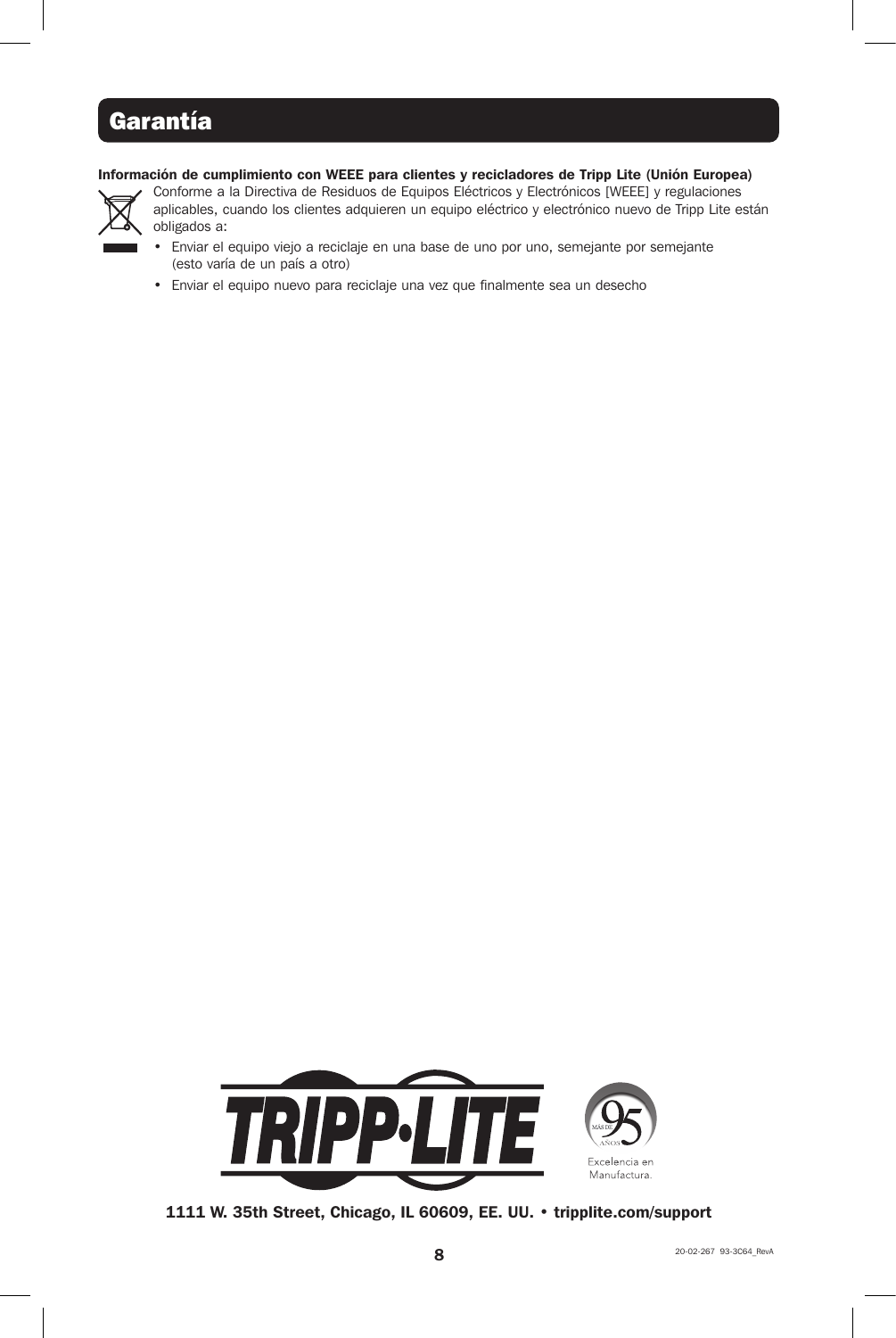# Manuel de l'utilisateur

# Coupleur vidéo (2 et 4 ports) Modèles : B114-002-R, B114-004-R

*Remarque : Suivre ces procédures d'installation et de fonctionnement pour assurer un rendement adéquat et pour prévenir les dommages à cet appareil ou aux dispositifs qui y sont connectés.* 

| 10        |
|-----------|
| <b>10</b> |
| 10        |
| 10        |
| 11        |
| 11        |
| 1         |
| 5         |
|           |



1111 W. 35th Street, Chicago, IL 60609 USA • tripplite.com/support

Droits d'auteur © 2020 Tripp Lite. Tous droits réservés. Toutes les marques de commerce sont la propriété de leurs propriétaires respectifs.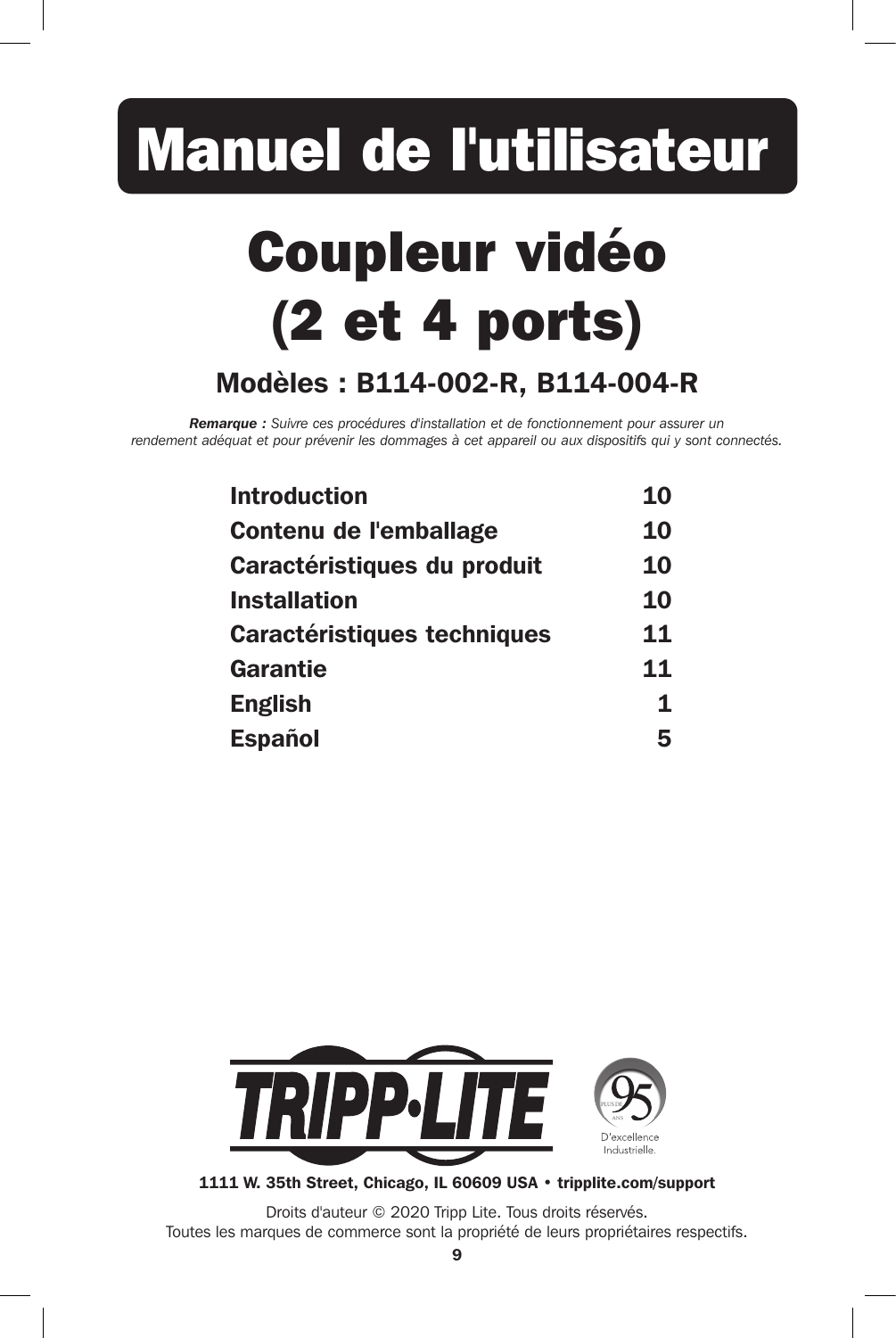## Introduction

Le coupleur vidéo est un amplificateur de signal et un coupleur qui prend l'entrée vidéo de la source simple et la dirige vers plusieurs sorties vidéo pour des moniteurs utilisant des signaux analogiques. Il prolonge un signal jusqu'à 64 m (210 pi).

### Contenu de l'emballage

- B114-002-R ou B114-004-R
- Source d'alimentation externe (entrée : 100 à 240 V, 50/60 Hz, 0,4 A; sortie : 9 V 1 A)
- Manuel de l'utilisateur

#### Caractéristiques du produit

- D'une entrée vidéo vers plusieurs sorties vidéo
- Distance de transmission jusqu'à 64 m (210 pi)
- Convient pour des moniteurs VGA/SVGA/XGA/UXGA et Multisync
- Permet de cascader jusqu'à 3 niveaux de coupleurs pour augmenter le nombre de sorties
- Prend en charge une bande passante de 350 MHz

REMARQUE IMPORTANTE : Cet appareil n'est pas conçu pour les moniteurs CGA, EGA ou de type MONOCHROME ou pour un monteur utilisant un signal vidéo numérique.

#### Installation

#### Installation autonome :

- 1. Connecter le port de sortie vidéo de l'ordinateur au port « Video In » (entrée vidéo) du coupleur vidéo en utilisant un câble de rallonge pour moniteur mâle/femelle HDDB15 (comme les câbles de la série P500 de Tripp Lite).
- 2. Connecter les ports « Video Out » (sortie vidéo) du coupleur vidéo à l'entrée des moniteurs en utilisant le câble de rallonge sur le moniteur ou en utilisant le câble pour moniteur mâle/mâle HDDB15 (comme les câbles de la série P502 de Tripp Lite).
- 3. Connecter l'alimentation fournie au coupleur vidéo, puis mettre l'appareil sous tension. Le coupleur vidéo est prêt à l'utilisation.

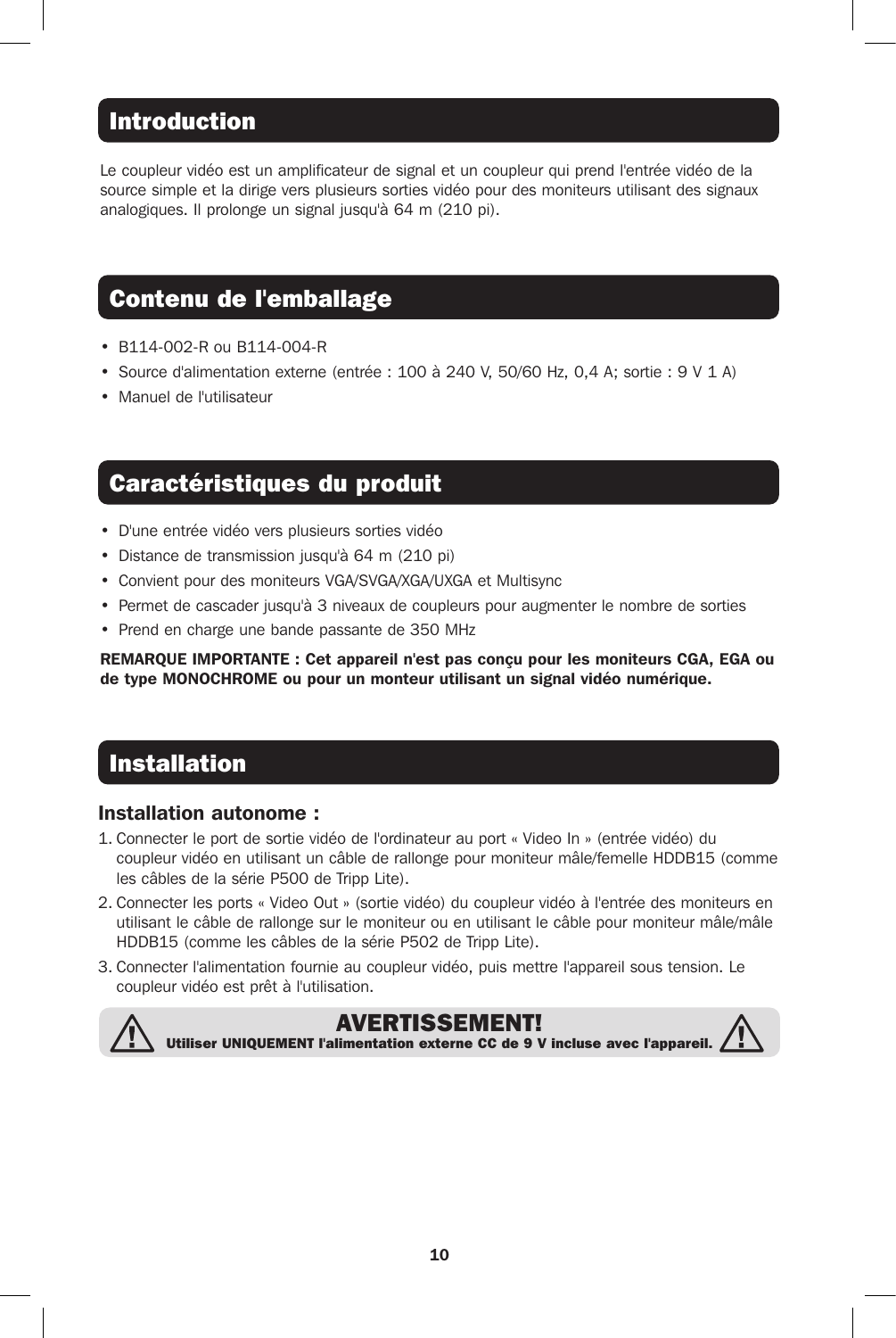#### Installation

#### Installation de plusieurs appareils :

- 1. Connecter le port « Video Out » (sortie vidéo) du premier coupleur vidéo au port « Video In » (entrée vidéo) de l'appareil suivant de la chaîne. Utiliser un câble mâle/femelle VGA HDDB15 (comme les câbles de la série P500 de Tripp Lite).
- 2. Connecter les sources d'alimentation aux coupleurs vidéo, puis mettre le commutateur d'alimentations sous tension.
- 3. Répéter les étapes 1 et 2 pour connecter jusqu'à trois niveaux de coupleurs vidéo à la chaîne, le coupleur initial se trouvant au niveau un.

#### Caractéristiques techniques

| Alimentation               | CC 9 V 1 A                  |
|----------------------------|-----------------------------|
| Longueur maximale du câble | 64 m (210 pi)               |
| Type de signal             | VGA/SVGA/XGA/UXGA/Multisync |

### **Garantie**

#### Garantie limitée de 3 ans

TRIPP LITE garantit que ses produits sont exempts de vices de matériaux et de fabrication pendant une période de trois (3) ans à partir de la date d'achat initiale. La responsabilité de TRIPP LITE, en vertu de la présente garantie, se limite à la réparation ou au remplacement (à sa seule discrétion) de ces produits défectueux. Pour obtenir une réparation sous la présente garantie, vous devez obtenir un numéro d'autorisation de retour de matériel (RMA) auprès de TRIPP LITE ou d'un centre de réparation reconnu par TRIPP LITE. Les produits doivent être retournés à TRIPP LITE ou à un centre de réparation reconnu par TRIPP LITE en port prépayé et être accompagnés d'une brève description du problème et d'un justificatif de la date et du lieu d'achat. Cette garantie ne s'applique pas au matériel ayant été endommagé suite à un accident, à une négligence ou à une application abusive, ou ayant été altéré ou modifié d'une façon quelconque.

SAUF INDICATION CONTRAIRE DANS LES PRÉSENTES, TRIPP LITE N'ÉMET AUCUNE GARANTIE, EXPRESSE OU TACITE, Y COMPRIS DES GARANTIES DE QUALITÉ COMMERCIALE ET D'ADAPTATION À UN USAGE PARTICULIER. Certains États n'autorisant pas la limitation ni l'exclusion de garanties tacites, les limitations ou exclusions susmentionnées peuvent ne pas s'appliquer à l'acheteur.

À L'EXCEPTION DES DISPOSITIONS CI-DESSUS, TRIPP LITE NE POURRA EN AUCUN CAS ÊTRE TENUE RESPONSABLE DE DOMMAGES DIRECTS, INDIRECTS, SPÉCIAUX, FORTUITS OU CONSÉCUTIFS RÉSULTANT DE L'UTILISATION DE CE PRODUIT, MÊME SI AYANT ÉTÉ AVISÉE DE L'ÉVENTUALITÉ DE TELS DOMMAGES. Plus précisément, TRIPP LITE ne pourra être tenue responsable de coûts, tels que perte de bénéfices ou de recettes, perte de matériel, impossibilité d'utilisation du matériel, perte de logiciel, perte de données, frais de produits de remplacement, réclamations d'un tiers ou autres.

La politique de Tripp Lite en est une d'amélioration continue. Les caractéristiques techniques sont modifiables sans préavis.